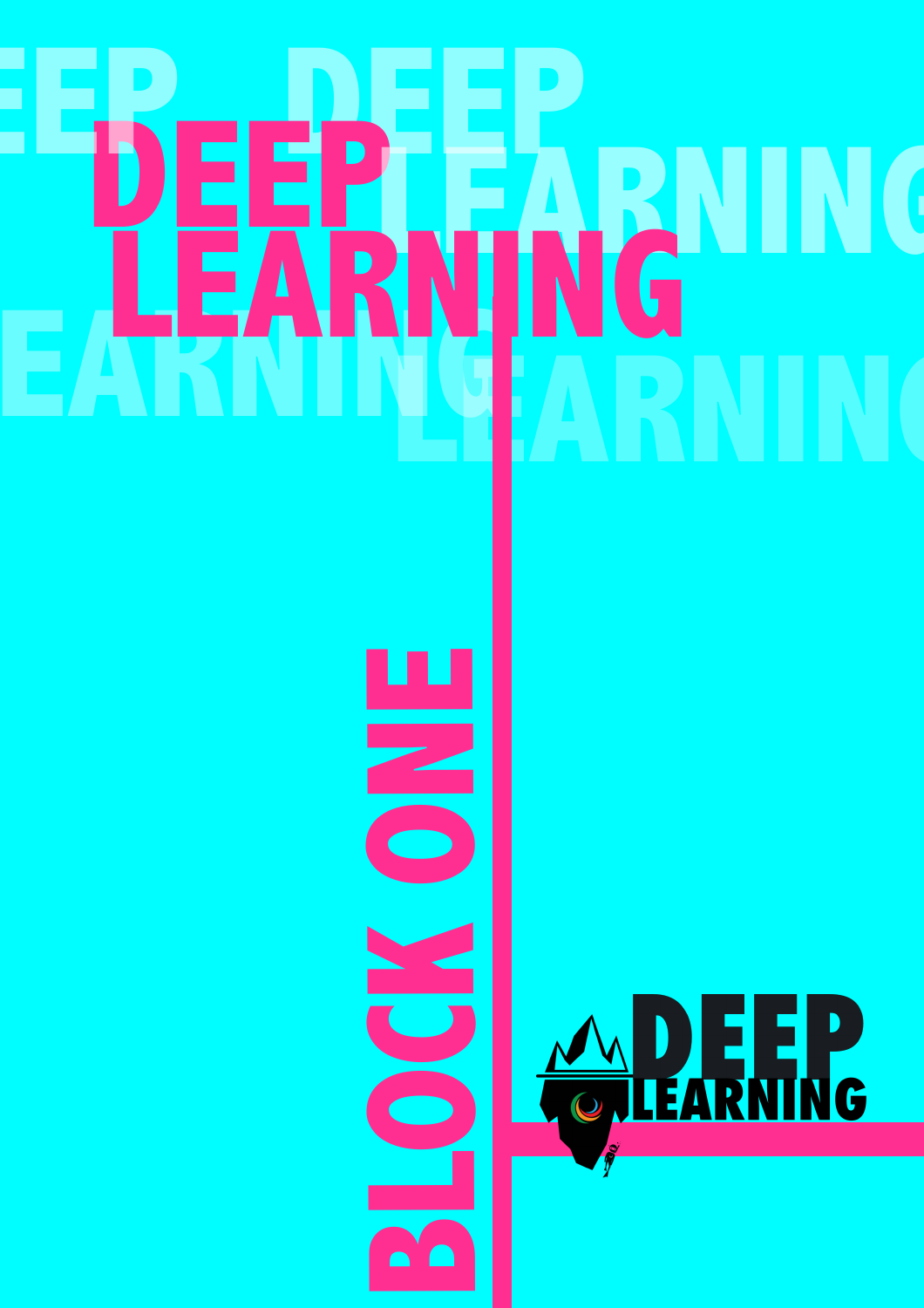**CURRICULUM X 1999** At ICHK we teach Curriculum X in Years 7 to 11, followed by the IB Diploma in Years 12 and 13. Curriculum X is an eXtended Curriculum, comprising the conventional core plus Human Technologies, Big History, DCVT, Enrichment & Flow, Free Learning and Deep Learning; with the core delivered through IGCSEs in Year 10 and 11.

**REACTION AND SECTION X** 

**CURRICULUM** 

**CURRICULUM X CURRICULUM X** 

**CURRICULUM X ACURACULUM** 

**CURRICULUM X X X X X X X** 

"Curriculum X", is an innovative approach to education. It provides an opportunity for students to learn, freed from the shackles and constraints of traditional timetables and subjects. X denotes mystery or the unknown and at ICHK we recognise that each teacher and student will have different and sometimes unexpected interests and passions to bring to the extended curriculum.

Accordingly, Curriculum X is an eclectic selection of units that changes and shifts over time, reflecting the evolution of the teaching staff and morphing as the teachers themselves grow and develop. Equally, a major component of the learning in Curriculum X is the personal interest of each individual student. The different choices that students make in terms of their units or routes of enquiry result in very personalised learning experiences.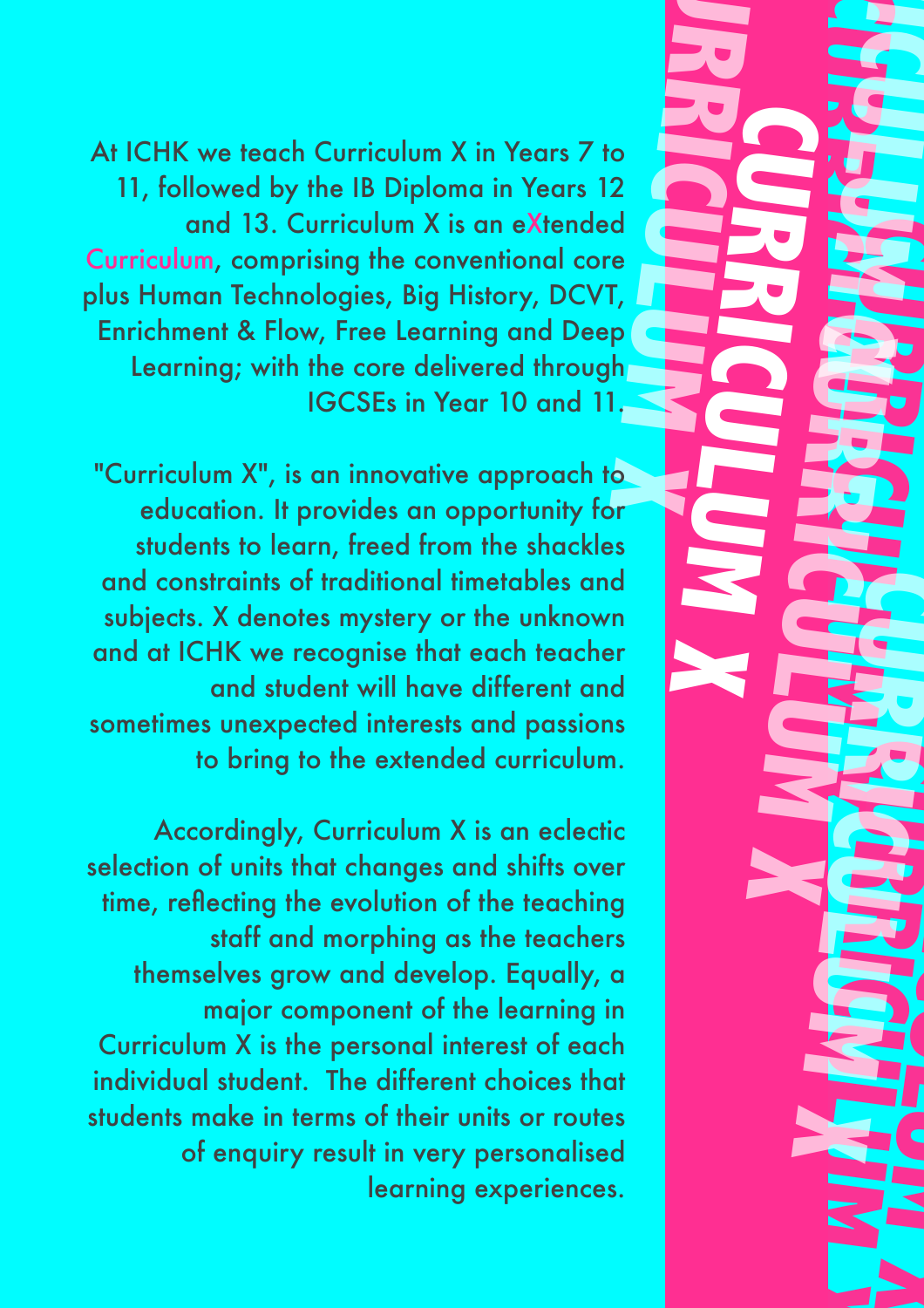**Deep Learning units give teachers the freedom to be flexible and creative in designing modules to engage students. This, in turn, allows students to choose spheres of enquiry which are not always available via the traditional curriculum and which are, by nature, interdisciplinary.** 

**Units are designed to be delivered across a series of whole days, instead of being parcelled up into periods and taught intermittently over weeks and months.** 

**This allows for a deeper, more immersive, more detailed study into a topic or theme. The interdisciplinary approach combines subjects such as Maths, History, PE and Art, for example, into an overarching theme that recognises authentically the interconnectedness of human knowledge and enterprise.**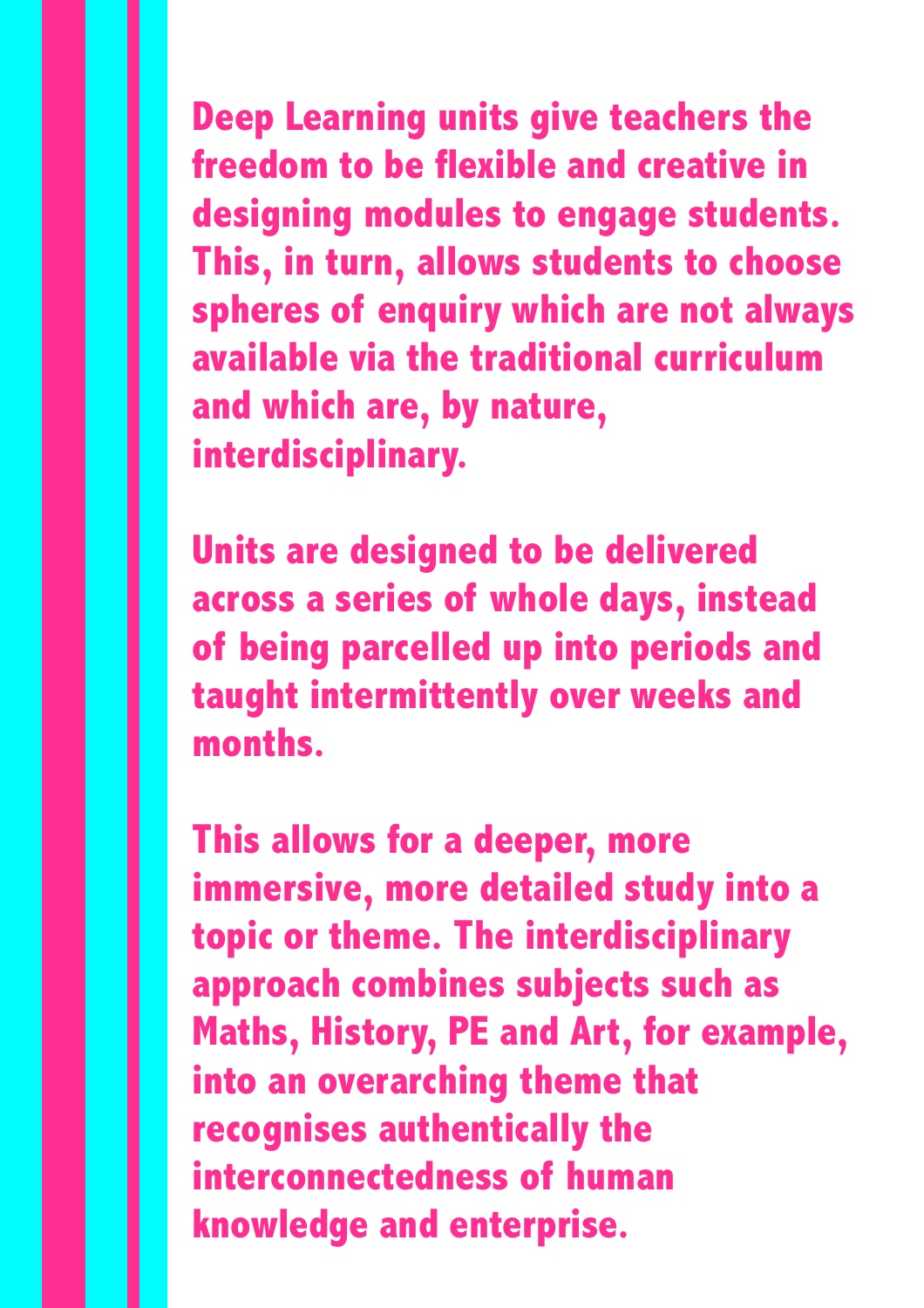# **THRIVING STUDENT BEST POSSIBLE TEACHER COMMUNIT** & PARTNERS **ENVIRONME FOR LIVING**   $\&$  **LEARNI**

The student learning experience is extended to life beyond the confines of the classroom and school campus, widened routinely through field trips and site visits across Hong Kong, making the learning all the more significant and memorable. We are able to engage with relevant organisations and groups, meet with experts, and undertake other activities to deepen understanding, in ways which are possible only outside of the conventional timetable. Deep Learning is presented to students not as an exotic 'something special' but as a basic insight to the way knowledge is constructed, and is embedded into ICHK school life.

Deep Learning units cover a broad range of subject areas. These may be an extension of subjects that already exist in the core

curriculum or an expansion of the curriculum into entirely new subject domains. Learning is modular and self-contained, with students free to make their own choices, grouped by shared interests and across year groups. The main features of this curriculum are an experiential and collaborative approach to education which fully supports ICHK's Four Strategic Directions: Thriving Student, Best Possible Teacher, Community & Partnership, Environment for Living & Learning.

In short, Deep Learning is a pioneering and progressive programme of study drawing upon the individual strengths and specialisms of our teaching staff, and making maximum use of our unique local and regional environment and community.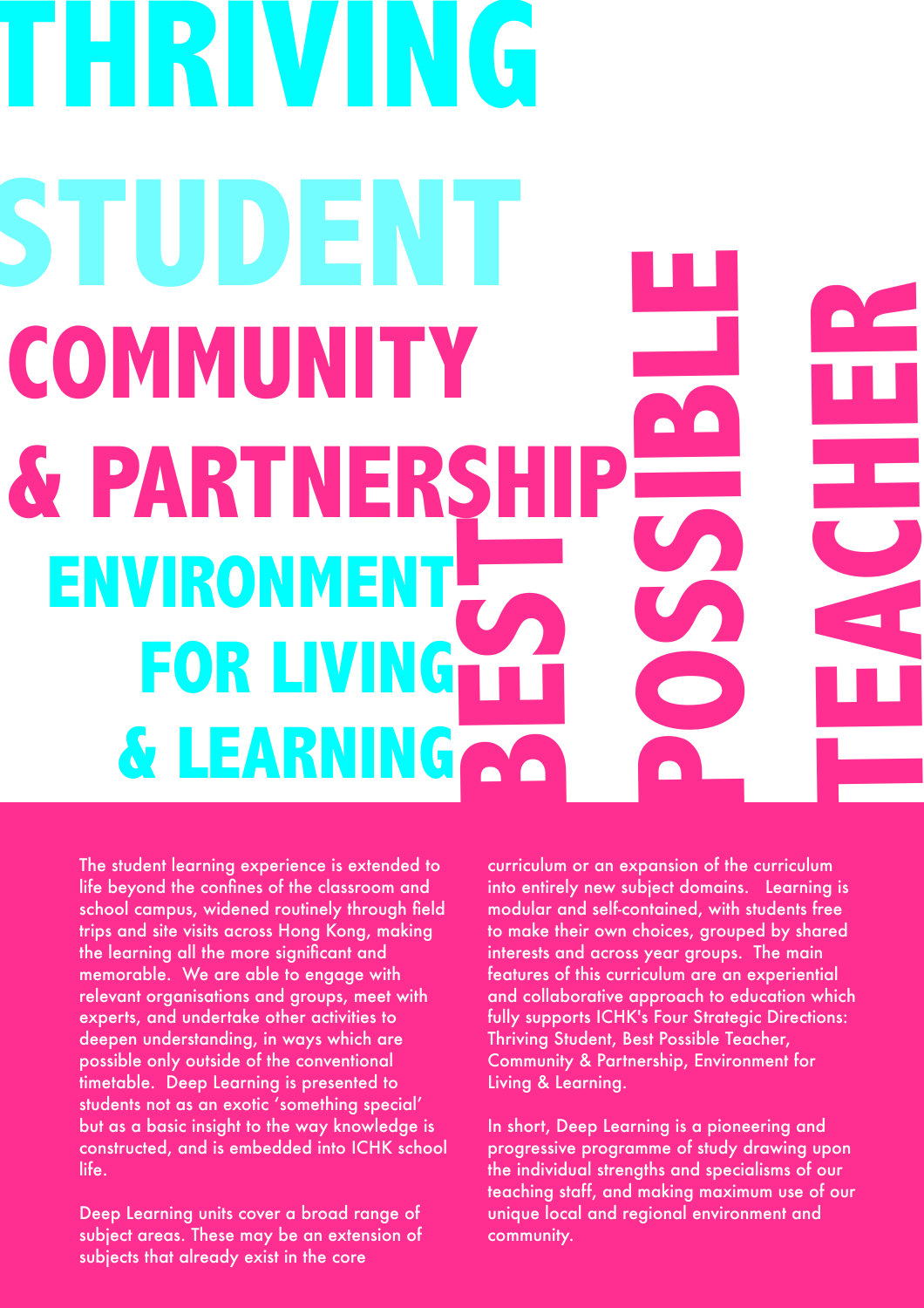## **BAMBOO CREATIVITY**

**MAJOR:** Science, Construction, Teamwork, Creativity, Service **MINOR:** Sustainability, Ecology, Modelling

This unit looks at the different species of bamboo and how it can be used. More specifically, we will look at creating our own "jungle gym" playground out of local bamboo. We plan to work together with a Laos NGO to also use our design for school playgrounds in Laos. There is a cost of approximately \$100 per person to purchase the bamboo materials.

By the end of the four days, you will:

- •Know more about the bamboo species
- •Understand its different uses
- •Understand what sustainability means and role bamboo plays in a sustainable model
- •Have designed your own model as a prototype of playground equipment
- •Visit a bamboo supplier to buy resources for the project
- •Created a piece of playground equipment



### **Day 1**

**Based in school, you will learn about bamboo and the nature of the proposed project. You will design and make a model prototype. Together, we will decide which design we will create.**

### **DAY 2**

**We will visit a local supplier and source material for our project. Upon returning to school, we will look around the local area at potential sites of interest where bamboo grows.**

### **DAY 3**

**With the material that we have gathered, we will work together to build a life size version of the model that we have decided to build, at school.**

### **DAY 4**

**Continue to work at school building and finishing our project. We will need to create a record of our project with a design template and instructions on how to construct the playground equipment and send to our partner schools/NGO in Laos.**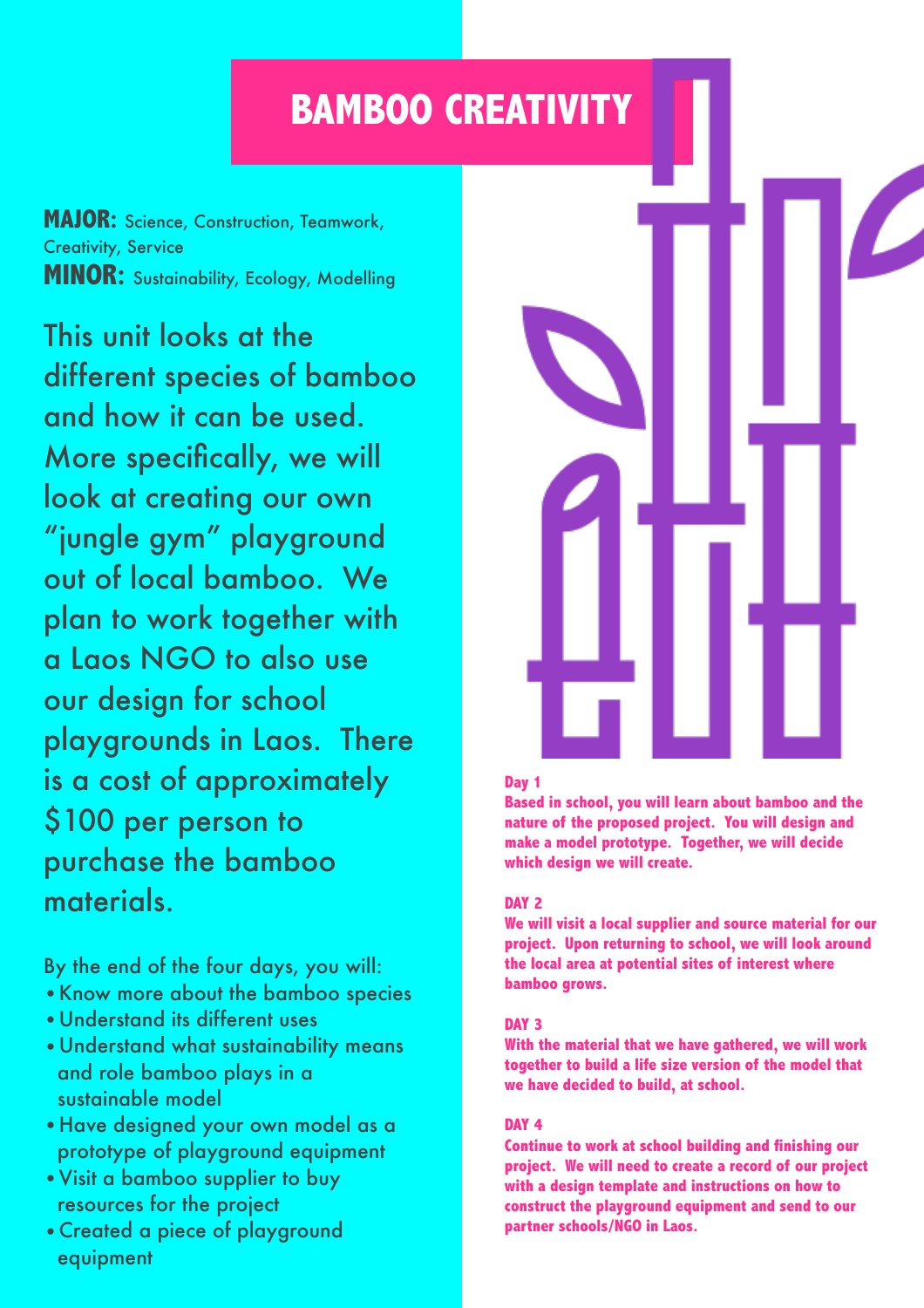# **BAMBOO CREATIVITY CHINESE OPERA**

**MAJOR:** Performing Arts, Language **MINOR:** Creativity, Mythology

This deep learning unit is an exciting look at how an ancient form of Chinese performing arts, Chinese opera, has evolved.

It comprises 5 sections:

- What is Chinese Opera?
- Make up and stage arrangements
- Performing Cantonese Opera
- The Music and the **Instruments**
- Theatre trip.

### **DAY 1 - WHAT IS CHINESE OPERA?**

**After a brief introduction, you will be free to explore with props and costumes available around the classroom and to consider what type of characters do you think these props and costumes are for and why? You will then pick one of these props or costumes and be given time to research on it. While doing so, you will have an opportunity to think about the following questions:** 

**● How do you think different emotions get conveyed when you are using/wearing this prop/costume?** 

**● What material do you think it is made of and how much do you think it costs?** 

**You will then be assigned a clip from YouTube each and even if you do not speak much Cantonese/Mandarin, you should be able to come up with some views and report on the following:** 

**● What mood/emotions do you think this piece portrays? i.e. Do you think this is a sad/happy piece?** 

**● Can you have a guess as to what the story line is?**

### **DAY 2 - MAKE UP AND STAGE ARRANGEMENTS**

**You will be given some pictures of lightings and stage arrangements from actual operas to look at:** 

**● Why do you think they have used certain lightings and stage arrangements for those scenes? You will also be given a few scripts from scenes from different Chinese operas to look at (with translations), what sort of lighting or props do you think is appropriate for these scenes?** 

**A guest speaker will be coming in to talk about the makeup involved in Cantonese Opera. You will also get to put on some make-up yourselves if you want to.** 

### **DAY 3 - PERFORMING CANTONESE OPERA**

**You will spend a whole day learning some of the basics of how to perform Cantonese Opera. We may even try and learn to perform a short poem in Chinese Opera style…** 

**We will look at how music is read in Chinese Opera and also what traditional Chinese instruments are involved in accompanying these operas. You may even get to play on some of them.**

### **DAY 4 - THEATRE TRIP**

**We will be going to the theatre and watch it all in action. This will include a trip to the backstage of the performance!**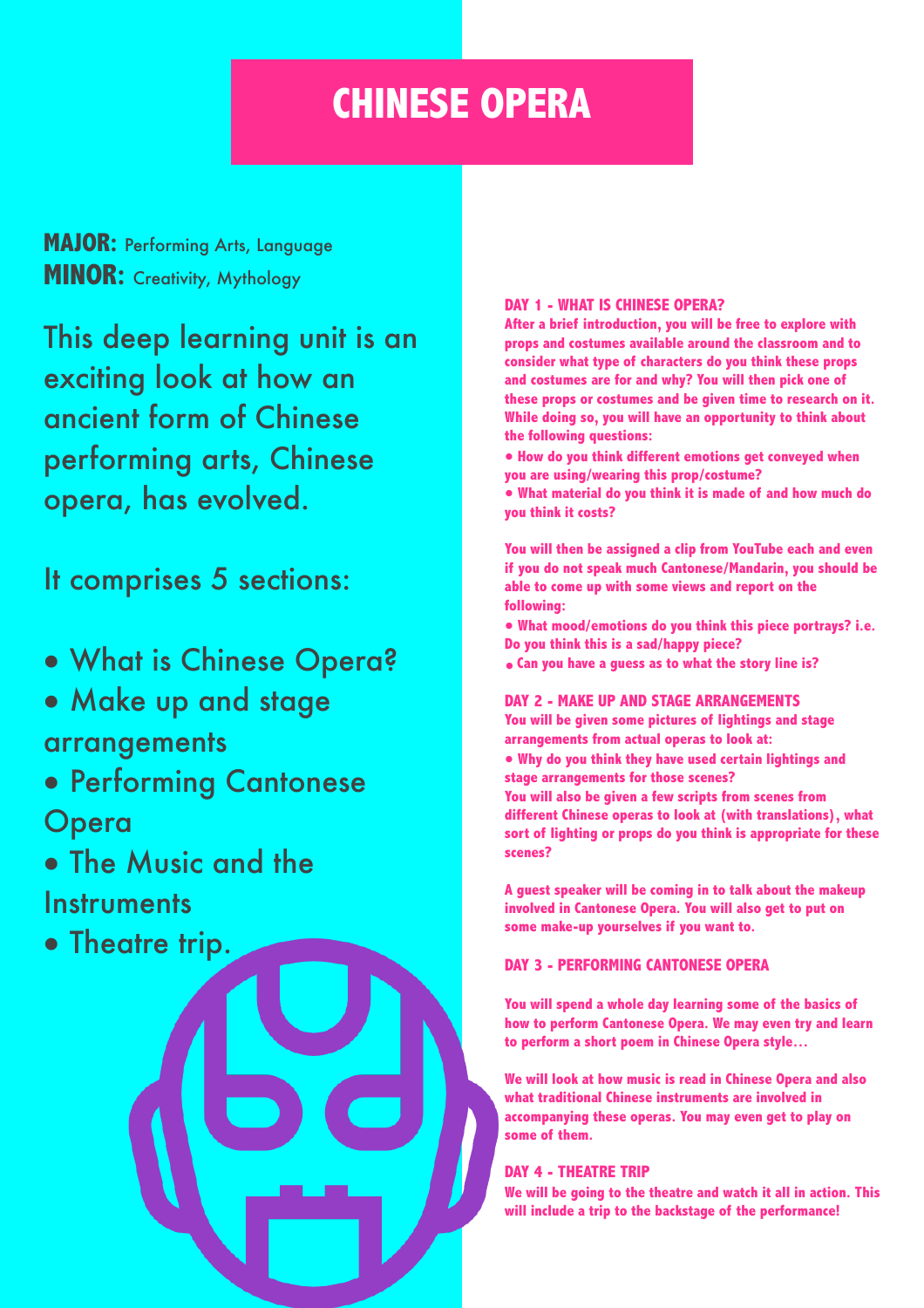# **A LIFE WELL LIVED**

### **MAJOR:** Philosophy

**MINOR:** Economics, Environment

Whilst economics, business and consumerism have helped humans, as a whole, become healthier and wealthier over the past 200 years, they have failed in one glaring regard: happiness. This unit ask you what it means to lead a good, happy life, and exposes you to ideas that will hopefully stretch your thinking in new ways. This unit is suitable for those interested in their future and human happiness.

This Deep Learning unit comprises 8 sections:

- •What is happiness?
- •How advertising and consumerism can make us unhappy
- •Experiments in happiness
- •The minimal life
- •Career vs vocation
- •Hands On Work vs Brain Work
- •Happiness Human Technologies
- •Your Life

### **Day 1 - What is Happiness?**

**In this section we will take a look at advertising, fashion, magazine covers and creating demand. We will learn that perhaps we are being manipulated to feel less than satisfied and we will consider what happiness really is as well as some stories of things that human did not used to "need", but now we feel we do such as hair dressers, restaurants, mobile phones and tablets. We will do some experiments that let us feel and compare different types of happiness:**

### **Fleeting happiness**

**Mindful/relaxation happiness Companionship, kindness and positivity Happiness through action/flow Pleasure saturation**

### **DAY 2 - The Minimal Life**

**We will examine different lifestyles and you are going to work on two things: Taking a life/stuff inventory - listing absolutely everything you own Paring down to the essentials - reducing your list to just the things you feel are important and contribute to your ongoing happiness as a human being.**

### **DAY 3 - Career vs Purpose**

**In this section we will take a trip to Crossroads to look at people who have made a choice to work for things other than money.**

### **DAY 4 - Your Life**

**In this final section you will spend some time, alone, in a natural environment, reflecting on and thinking about your own life. Your aim is to formulate a plan about the kind of life you want to live.** 

**What decisions will you need to make to craft the life you want?**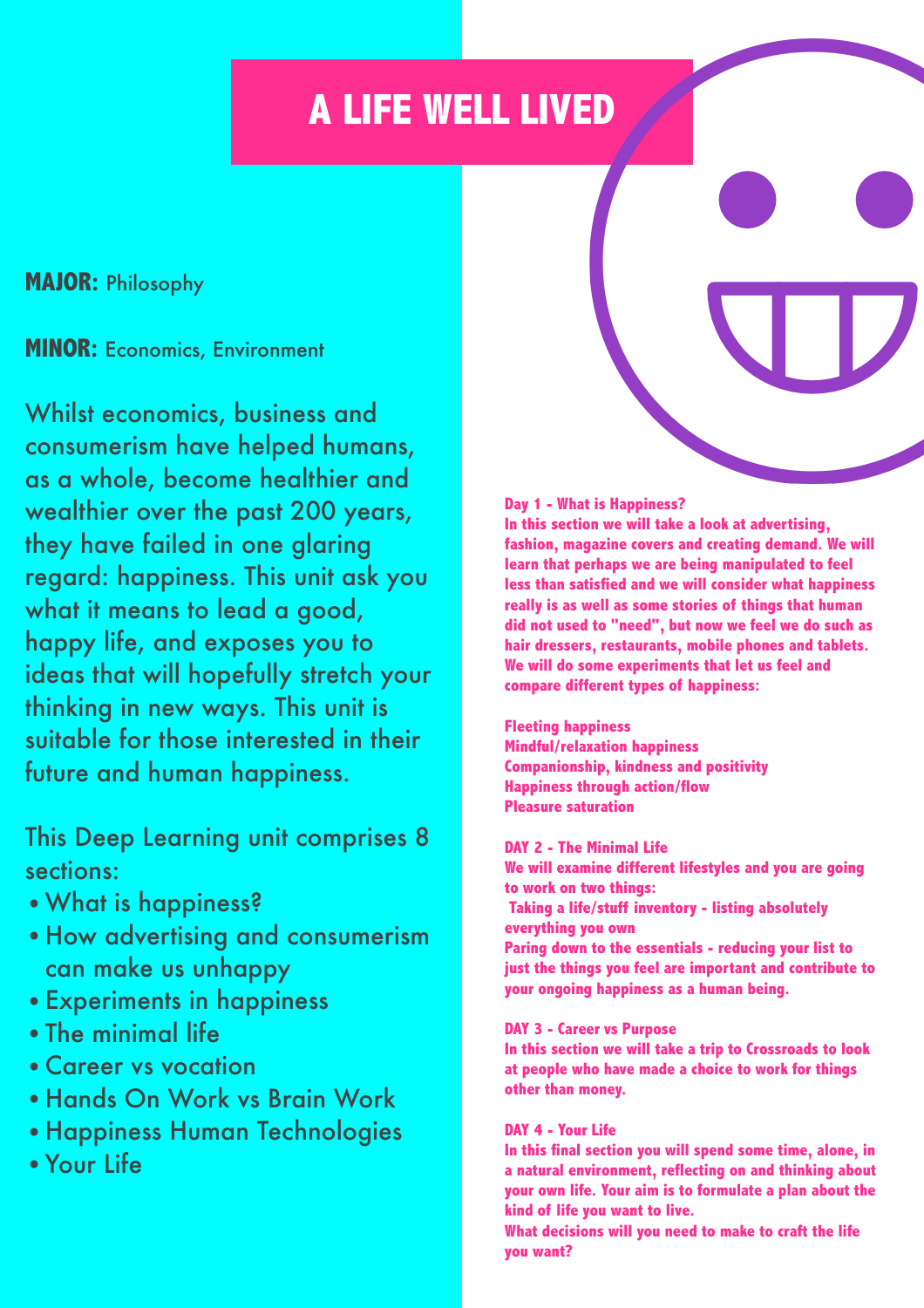### **BAMBOO CREATIVITY I**<br>BAMBOO CREATIVITY OF DECATIVE **ROPE RIGGING FOR ADVENTURE & RESCUE**

**MAJOR:** Abseiling, Ropework, Science, Maths, **MINOR:** Teamwork

This unit is about using rope to rig safety lines and how they can be used in different scenarios.

By the end of the four days, you will have:

- •Abseiled\* from the school roofs and ceilings
- •Learned how to set up an abseil and safely abseil down a rope
- •Learned about the forces on rope and how to measure them
- •Calculated force and the effect tension has on rope
- •Know about the materials that rope are made from and how the material affects their use
- •Practiced tying a variety of knots with rope
- •Set up various rigs to make safety lines
- •Learned and practiced first aid techniques for working at height

\* Abseiling is when you use climbing rope to descend from height. Rock climbers use abseiling to come down from cliffs and mountains. Engineers use abseiling to come down the outside of buildings, to make repairs or carry out inspections. Another name for abseiling is rapelling.



### **DAY 1**

**Abseil from the Library landing to the ground. Set up a basic anchor for an abseil rope.** 

### **DAY 2**

**Set up and abseil from the 3rd floor. You will calculate the forces acting on anchors.**

### **DAY 3**

**Set up an abseil from the very top of the school roof. Learn some first aid for working at height.**

### **DAY 4**

**Set up slant abseils from the school roof. You will learn how to calculate the effect of tension on the forces in rope systems.**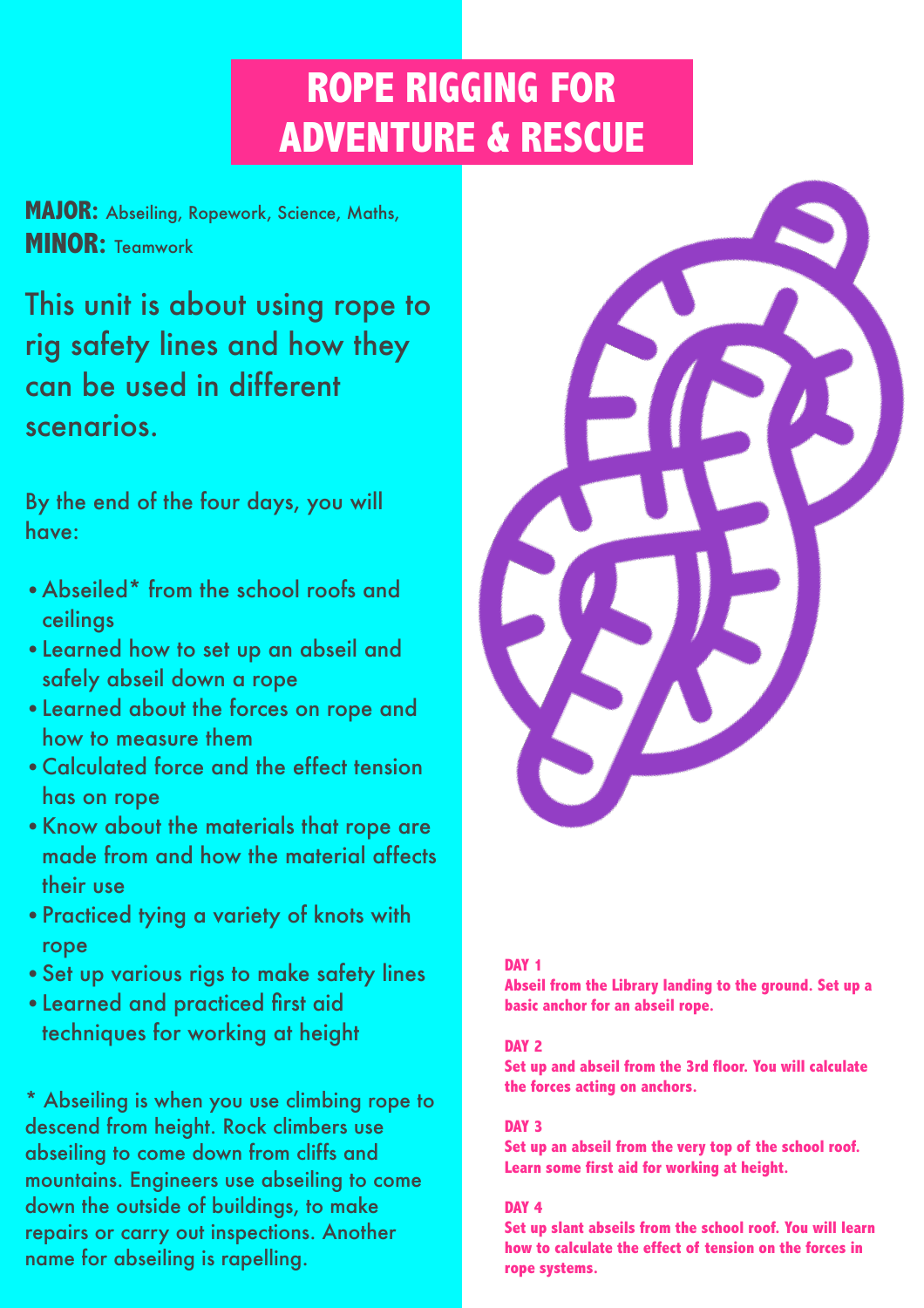# **BAMBOO EXAMPLE R** SPORTS **ADVENTURE & RESERVE**

**MAJOR:** PE, Water Safety **MINOR: Marine Biology** 

Blue Sky Sports Club aims at developing water sports communities and promote an eco-friendly lifestyle. Students will acquire marine knowledge which allows them to enjoy water sports in a safe way and also to respect the ocean environment.

Throughout the program, the aim is to bring different kind of watersports skills for student which include: Stand-up Paddleboarding, Kayaking, Dragon Boating, Wakeboarding, Surfing and Snorkelling.

Students will enjoy the natural beauty of Hong Kong marine life through the programme, for example, the mangrove forest / Yim Tin during an eco tour on SUP or Kayak.

Through snorkelling, students have opportunities to meet different species of fish, star fish, sea cucumber, coral and jelly fish and other marine life.

**Venue: Sai Kung Water Sports Centre**

**Participants: Must be able to swim 25 meter without assistance Instructor and students ratio: 1:8 Course Fee: \$4,000 for 4 days**

**Each day is focussed on a specific activity and it is suggested that we will take part in the following activities: Stand-up Paddle, Kayak, Wake Board, and Snorkelling. However, there is also an opportunity to take part in either Surfing or Dragon Boat if the group desires.**

**DAY 1 Snorkelling**

**DAY 2 Wakeboarding**

**DAY 3 Stand Up Paddleboard**

**DAY 4 Kayaking**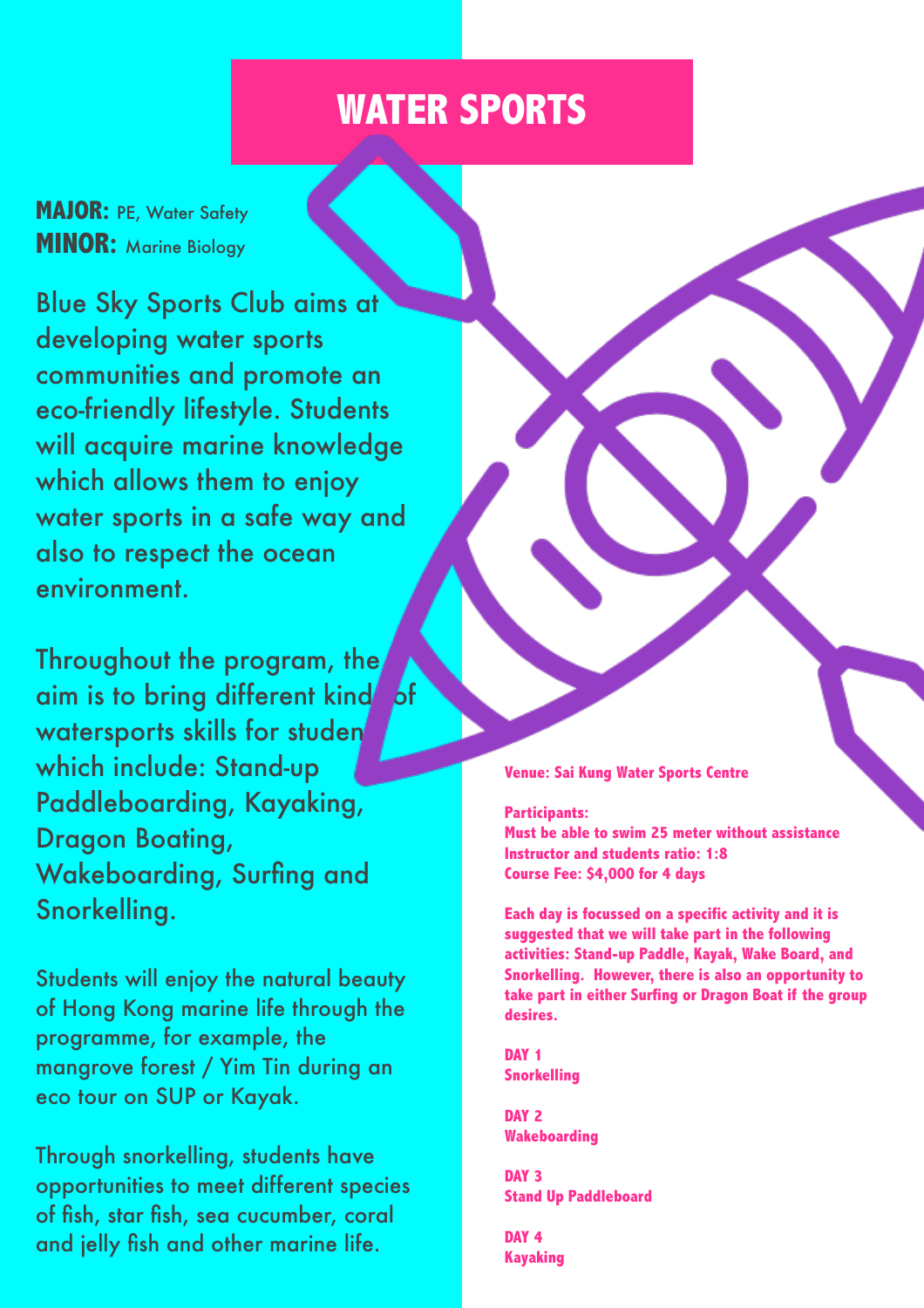# **BAMBOO CREATIVITY SUPPORT FOR A PROPERTY ADVENTURE & RESPONSE & RESPONSE & RESPONSE & RESPONSE & RESPONSE & RESPONSE & RESPONSE & RESPONSE & RESPONSE & RESPONSE & RESPONSE & RESPONSE & RESPONSE & RESPONSE & RESPONSE & RESPONSE & RESPONSE & RESPONSE & RESPONSE &**

**MAJOR:** Maths, Science, PE **MINOR:** Geography

This unit takes us to view the Windows of the World from a mathematical perspective. Looking at scale models of the most famous tourist attractions around the world, students will gain a better understanding of ratio and proportion. The 108 meter tall Eiffel Tower and the Taj Mahal are in close proximity to each other. In addition to solving problems involving scale factors and models, students will use the artificial ski slope and learn to ski. They will gather data and use scientific experimental skills to investigate displacement and velocity, modelling real-life relationships using graphs. This unit will require travel and there is an approximate cost of \$400 for entry and hire of ski equipment.

By the end of the four days, you will:

- •represent ratios found in real-life contexts, using concrete materials, drawings, and standard fractional notation;
- •investigate similarity and solve word problems involving ratio and proportion;
- •learn how to ski and feel more confident on the artificial slope;
- •use appropriate terminology related to kinematics;
- •analyse and interpret position-time, velocity-time graphs of motion in one dimension.



### **DAY 1**

**Meeting at Sheung Shui MTR, we will travel together to the Windows in the World in Shenzhen. Students will have a ski lesson and afterwards visit the scale models of various modern wonders of the world. They will collect data and use it upon their return to school.** 

### **DAY 2**

**Meeting at Sheung Shui MTR, we will travel together to the Windows in the World in Shenzhen. Students will have a ski lesson and afterwards be able to collect data to measure.** 

### **DAY 3**

**Meeting at Sheung Shui MTR, we will travel together to the Windows in the World. During the ski lesson, they will collect data that they will use to calculate displacement, velocity and acceleration. Back at school they will learn more about kinematics, with an emphasis on linear motion.** 

### **DAY 4**

**The final day will again consist of skiing and collecting data. Upon returning to school, students will use their data to learn about the ways to present, interpret and analyze their work.**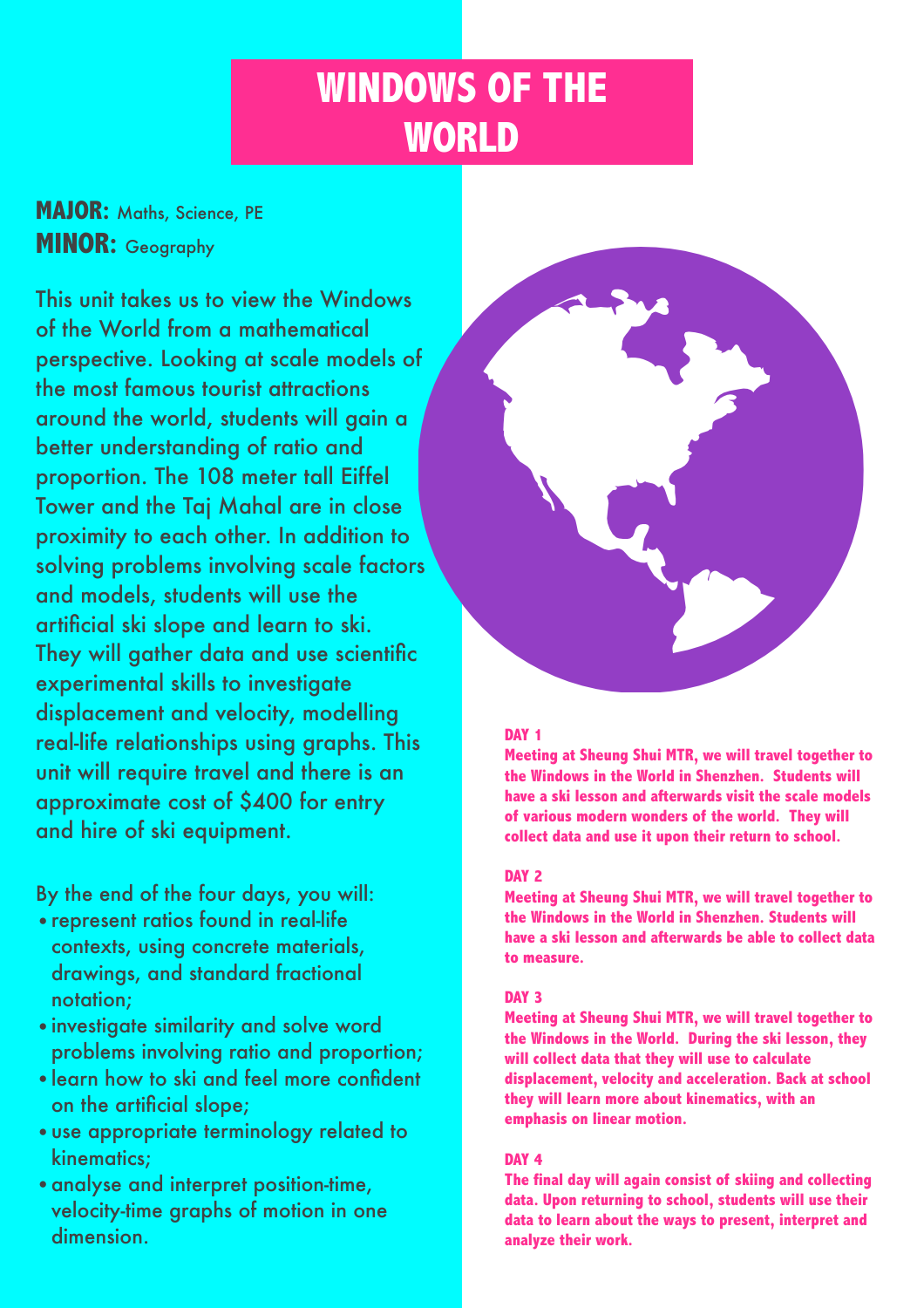# **BAMBOO EXAMPLE APOCALYPSE ZOMBIE APOCALYPSE**

**MAJOR:** Human Technologies, Crafts and Making, Anthropology, Agriculture **MINOR:** Big History, Agriculture, Zombie Mythology, Medicine, Sustainability

Will you be prepared should things go terribly wrong, and civilization break down? This unit imagines that we are overrun by zombies...how will you respond? It comprises 4 sections modelled on the narrative of a Zombie Apocalypse



### **Day 1**

**Based at school, we will look at what pandemics are. How do they spread? How can they affect society? You will choose a particular disease outbreak such as SARS, Ebola or Zika and carefully model what happened in the outbreak and how it was tackled. We will play a game which gets you thinking about how to prevent and manage major global outbreaks.**

### **Day 2**

**What happens when civilisation collapses? During this day at school, you will consider what you would do in answer to that question. What would you save? What are your priorities? What would you save to help you survive the Zombie Apocalypse? You will design a survival kit which you will then use for the next part of the unit.**

### **Day 3**

**This day will be based in an outdoor area outside of school. How will you choose a place to live? You will travel to an outdoor area and establish camp using the salvaged materials we can find. You will prepare a meal based on the food you bring and are given. You may find that you have tins with no label and need to use items we find!**

### **Day 4**

**How can we provide our own food, medicine and technology? This day is set one year on and asks what would you want to preserve of modern life? What could you preserve? Where does your food and medicine come from? You will explore the local flora to find out what foods can be eaten and you will plant a small garden. You will have a go dismantling and trying to repair or understand simple electronic or mechanical equipment or to make a simple machine- e.g. pulley, threshing machine. You will learn and practice some simple first aid techniques and to consider replacements for modern tools of medicine.**